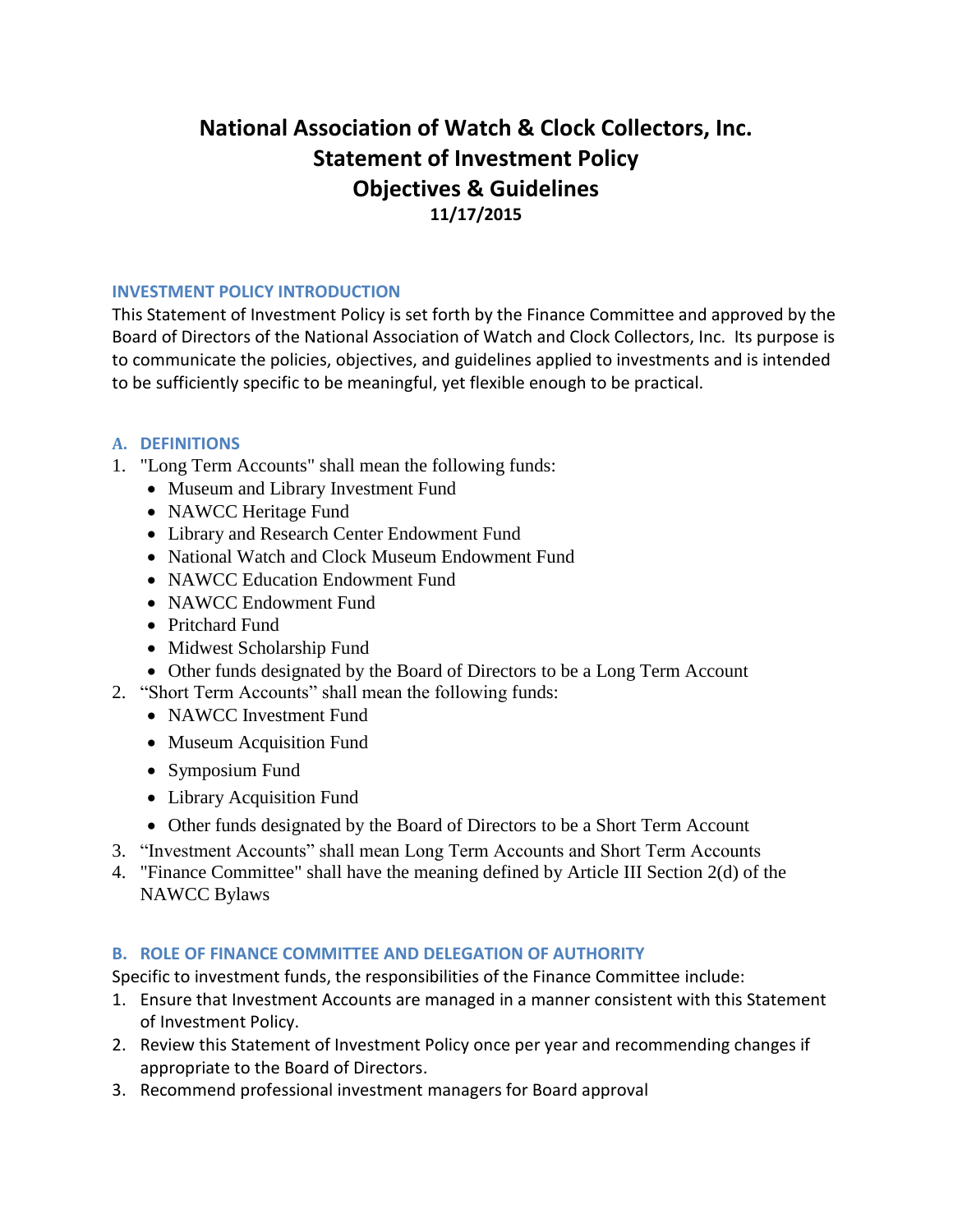- 4. Delegate certain responsibilities to one or more professional experts as follows:
	- a. Investment Manager(s) shall perform custodial duties and have sole discretion to purchase, sell or hold securities, and rebalance Investment Accounts consistent with anticipated financial needs, and objectives and guidelines contained in this policy. To avoid doubt, with the exception of specific guidance documented in this Policy or communicated in writing by the Finance Committee to the Investment Manager, the Finance Committee will not reserve any control over individual investment decisions.
	- b. Consultants may be hired by the Finance Committee to assist the Finance Committee in establishing investment policy, objectives and guidelines; assist in the selection or evaluation of Investment Manager performance; perform audits or other tasks as deemed appropriate by the Finance Committee in support of this Policy, subject to approval of the Board of Directors.
- 5. Evaluate Investment Manager annually, or more frequently as determined by the Finance Committee, against the following standards:
	- a. Achievement of Long Term Accounts and Short Term Accounts objectives.
	- b. Adherence to Policies and Guidelines.
	- c. Performance against comparable market-based indexes.
	- d. Performance against other investment managers having similar investment objectives, provided such data is readily available.
- 6. Monitor annual key performance and risk indicators as determined by the Finance Committee and prepared by the controller including:
	- a. Distributions equal to a maximum of 4% of the portfolio value based on a three year average as of December 31.
	- b. Actual annual distributions compared to prior 3 years.
	- c. Actual annual contributions compared to prior 3 years.
	- d. Return on investments compared to prior 3 years.

# **C. RESPONSIBILITY OF INVESTMENT MANAGER(S)**

Investment Manager shall perform custodial duties and have sole discretion to purchase, sell or hold all securities, and rebalance Investment Accounts consistent with anticipated financial needs, objectives and guidelines contained in this Policy. Additional responsibilities of the Investment Manager include:

- 1. Reporting: The format of performance and risk-based reports shall be agreed and provided on a calendar quarterly basis or more frequently as requested by the Finance Committee. Investment Manager shall deliver electronic reports to the Controller and Finance Committee within 5 business days of the end of the reporting period, and within 10 business days for hard-copy mailed reports.
- 2. Meetings: Investment Manager will be available to discuss investment performance, market conditions, and other appropriate topics quarterly, or more frequently if requested by the Finance Committee. Such meetings will take place in person or via telephone or teleconference.
- 3. Change Management: Investment Manager will inform the Finance Committee of any qualitative changes to the management of the Investment Accounts, for example, changes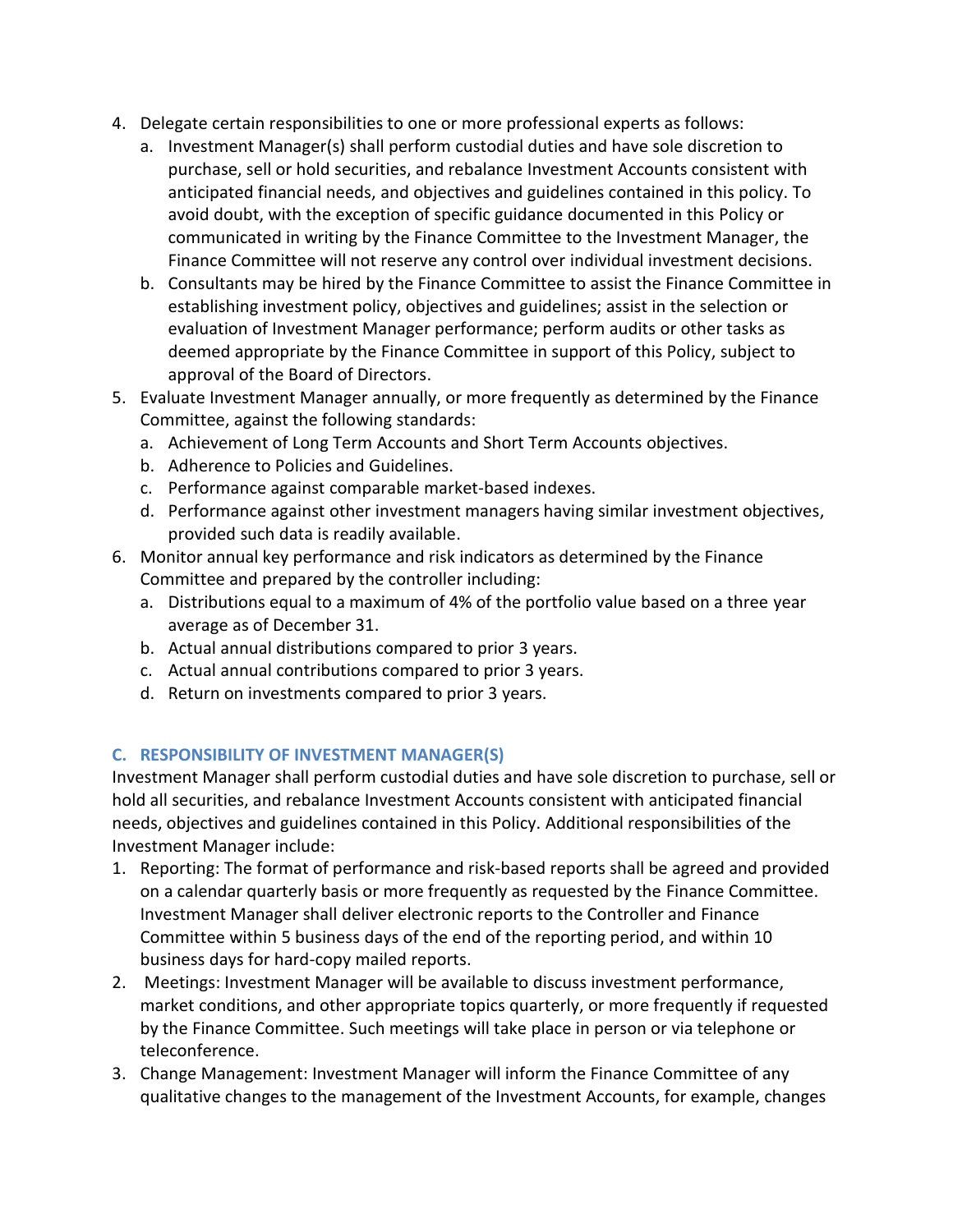in Investment Manager personnel, ownership structure, investment philosophy, report format, contact information, etc., in a reasonable time frame.

- 4. Voting proxies: The Investment Manager will execute voting proxies in the best interest of the objectives of the Investment Accounts or as directed by the Finance Committee.
- 5. Disbursements: Investment Manager will facilitate periodic cash flow, either into or out of respective Investment Accounts as directed by the Controller or Treasurer of the National Association of Watch and Clock Collectors, Inc.

## **D. INVESTMENT OBJECTIVES**

**Short Term Accounts** are primarily used to fund operations and other budgetary needs during the NAWCC fiscal year, ending March 31<sup>st</sup>. Therefore, predictable and steady income and capital preservation is required to maintain purchasing power over the long term. The investment objectives of the Short Term Accounts are to:

- 1. Meet or exceed the comparable market index, or blended market index as documented and agreed between the Finance Committee and Investment Manager.
- 2. Attain portfolio income and timing of income in a manner that best supports the funding requirements (disbursements) of the NAWCC.
- 3. Manage overall portfolio risk consistent with these investment objectives.

**Long Term Accounts** are primarily used to fund operations, capital projects and strategic initiatives. Therefore, capital appreciation over economic cycles is required. The investment objectives of the Long Term Accounts are to:

- 1. Exceed the comparable market index, or blended market index as documented and agreed between the Finance Committee and Investment Manager.
- 2. Attain capital appreciation in a manner that best supports the requirements of the NAWCC to fund operations, strategic initiatives and capital projects.
- 3. Manage overall portfolio risk consistent with these investment objectives.

#### **E. GENERAL INVESTMENT POLICY**

- 1. Investment decisions must be made solely in the interest of the beneficiaries of the Investment Accounts.
- 2. Investment Accounts should be diversified to minimize the risk of losses, unless under the circumstances it is prudent not to do so. The Investment Manager shall maintain an overall asset allocation to strike a balance between portfolio stability and portfolio appreciation. This strategy should include a balance of equity investments to maximize the longer term real growth of assets, and fixed income investments to generate current income, provide for more stable periodic returns, and provide some protection against a prolonged decline in the market value of equity investments.
- 3. Cash must be employed productively at all times by investment in short term cash equivalents to provide safety, liquidity, and return.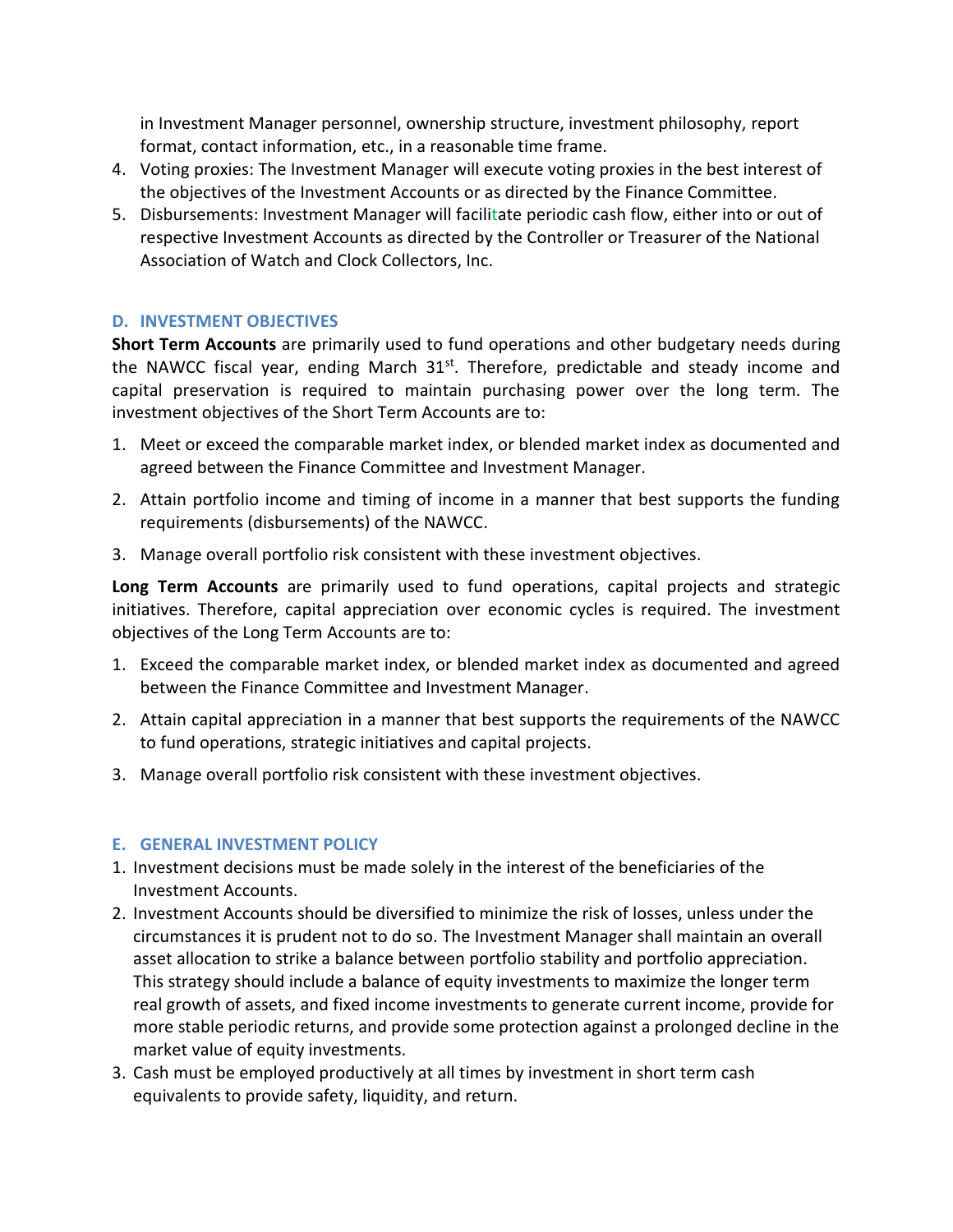- 4. For the purpose of making distributions, Investment Accounts shall make use of total-returnbased spending policy, meaning that distributions will be funded from net investment income, net realized capital gains, and proceeds from the sale of securities.
- 5. To ensure marketability and liquidity, all Investment Account securities must be listed on a major stock exchange.

## **F. PROHIBITED AND PERMITTED SECURITIES POLICY**

Unless expressly authorized in writing by the Finance Committee, Investment Manager is expressly prohibited from:

- 1. Purchasing or selling securities on margin or executing short sales.
- 2. Purchasing or selling derivative securities for any purpose.
- 3. Engaging in investment strategies that have the potential to amplify or distort the risk of loss beyond a level that is reasonably expected.
- 4. Pledging or hypothecating securities.
- 5. Purchasing or selling high risk assets including but not limited to:
	- Private Placements
	- Limited Partnerships
	- Venture-Capital Investments
	- Real Estate Properties
	- Interest-Only (IO), Principal-Only (PO), and Residual Tranche CMO
	- Commodities
	- Equity options purchased or sold as an investment instrument is prohibited; however, equity options purchased or sold as part of a risk management strategy is permitted

Unless expressly prohibited in writing by the Finance Committee, Investment Manager may purchase or sell the following securities:

- 1. Cash Equivalents, examples include:
	- Treasury Bills
	- Money Market Funds
	- STIF Funds
	- Commercial Paper
	- Banker's Acceptances
	- Repurchase Agreements
	- Certificates of Deposit
- 2. Fixed Income Securities, examples include:
	- U.S. Government and Agency Securities
	- Corporate Notes and Bonds
	- Guaranteed Investment Certificates (GIC's)
	- Mortgage Backed Bonds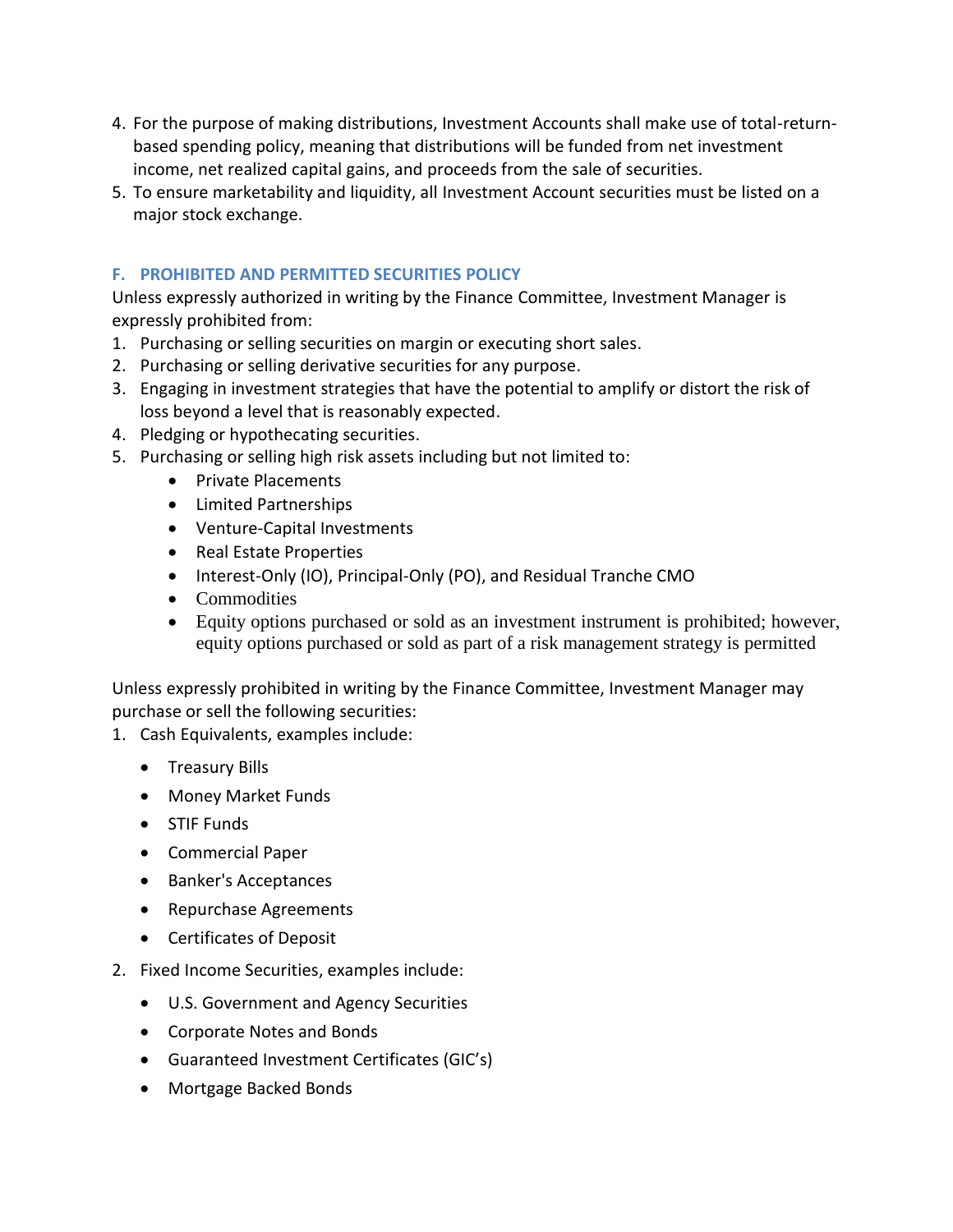- Preferred Stock
- Fixed Income Securities of Foreign Governments and Corporations
- Planned Amortization Class Collateralized Mortgage Obligations (PAC CMOs) or other "early tranche" CMOs
- 3. Equity Securities of domestic and foreign companies, examples include:
	- Common Stocks
	- Convertible Notes and Bonds
	- Convertible Preferred Stocks
	- American Depository Receipts (ADRs)
- 4. Mutual Funds, Index Funds, Exchange Traded Funds (ETFs) and REITs

## **G. TARGET DIVERSIFICATION GUIDELINES**

Diversification across and within asset classes is the primary means by which the Finance Committee expects the Investment Manager to avoid undue risk of large losses over long time periods, therefore Investment Manager will take reasonable precautions to avoid excessive investment concentrations.

The following three diversification guidelines shall be separately measured and managed for Long Term Accounts (in aggregate), and Short Term Accounts (in aggregate):

| Policy                                                                                                                                                            | Definition                                                                                                                                                                                                                              | <b>Maximum</b> |
|-------------------------------------------------------------------------------------------------------------------------------------------------------------------|-----------------------------------------------------------------------------------------------------------------------------------------------------------------------------------------------------------------------------------------|----------------|
| Single Investment Guidance:<br>this guidance applies to an<br>individual security, for<br>example, a stock, a mutual<br>fund, or bond.                            | With the exception of fixed income securities<br>guaranteed by the U.S. government or cash<br>equivalents, no single investment shall represent<br>more than 5% of the total value.                                                     | 5%             |
| Security Pool Guidance: this<br>guidance applies to pools of<br>securities, including exposure<br>to a single corporation's<br>securities, and sovereign<br>debt. | With the exception of passively managed<br>investment vehicles seeking to match the returns<br>on a broadly diversified market index, no single<br>pool of assets shall comprise more than 10% of<br>the total value.                   | 10%            |
| <b>Industry Classification</b><br>Guidance: this guidance<br>applies to industry<br>concentration.                                                                | With the exception of passively managed<br>investment vehicles seeking to match the returns<br>on a broadly industry-diversified market index, no<br>single industry classification shall comprise more<br>than 20% of the total value. | 20%            |